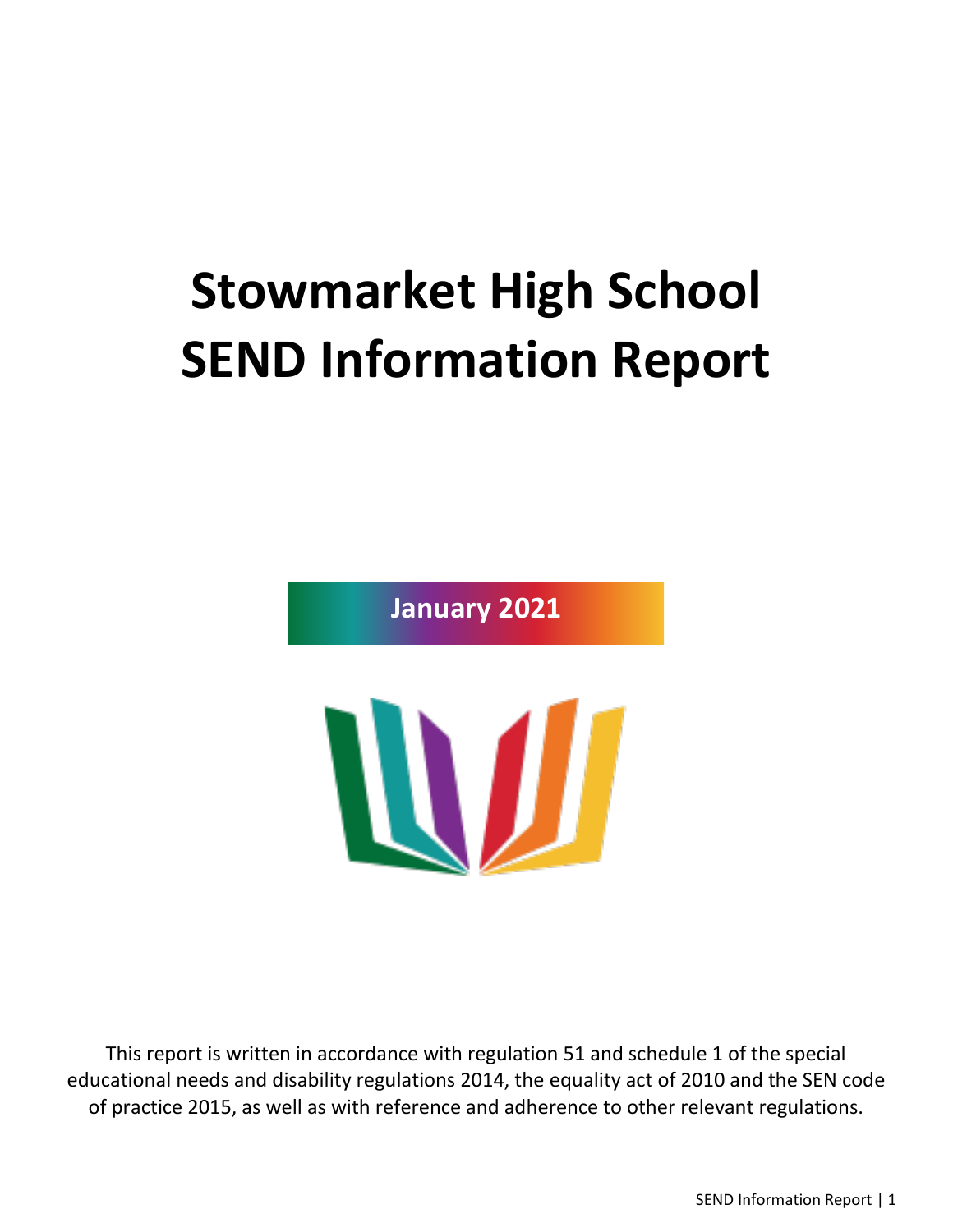#### **S U M M A R Y**

Stowmarket High School has an inclusive 'tripod' philosophy and a broad SEND provision. You can attend Stowmarket Highschool irrespective of any disability and/or special educational need.

The aim of the school is that students with disabilities and special educational needs are not treated less favorably than other students while not being given an unfair advantage over others.

The provision for students with special educational needs is the responsibility of the whole school; all teachers are teachers of students with special educational needs and as such Quality First Teaching is fundamental to appropriately meeting these needs.

Admission arrangements follow Suffolk LA Policy – individual cases are encouraged to arrange an individual meeting with the SENCO by calling 01449 613541 or emailing [r.orton@stowhigh.com](mailto:r.orton@stowhigh.com)

Should you have a query about admission or transfer arrangements, please use the link below:

• **[School places | Suffolk County Council](https://www.suffolk.gov.uk/children-families-and-learning/schools/school-places/)**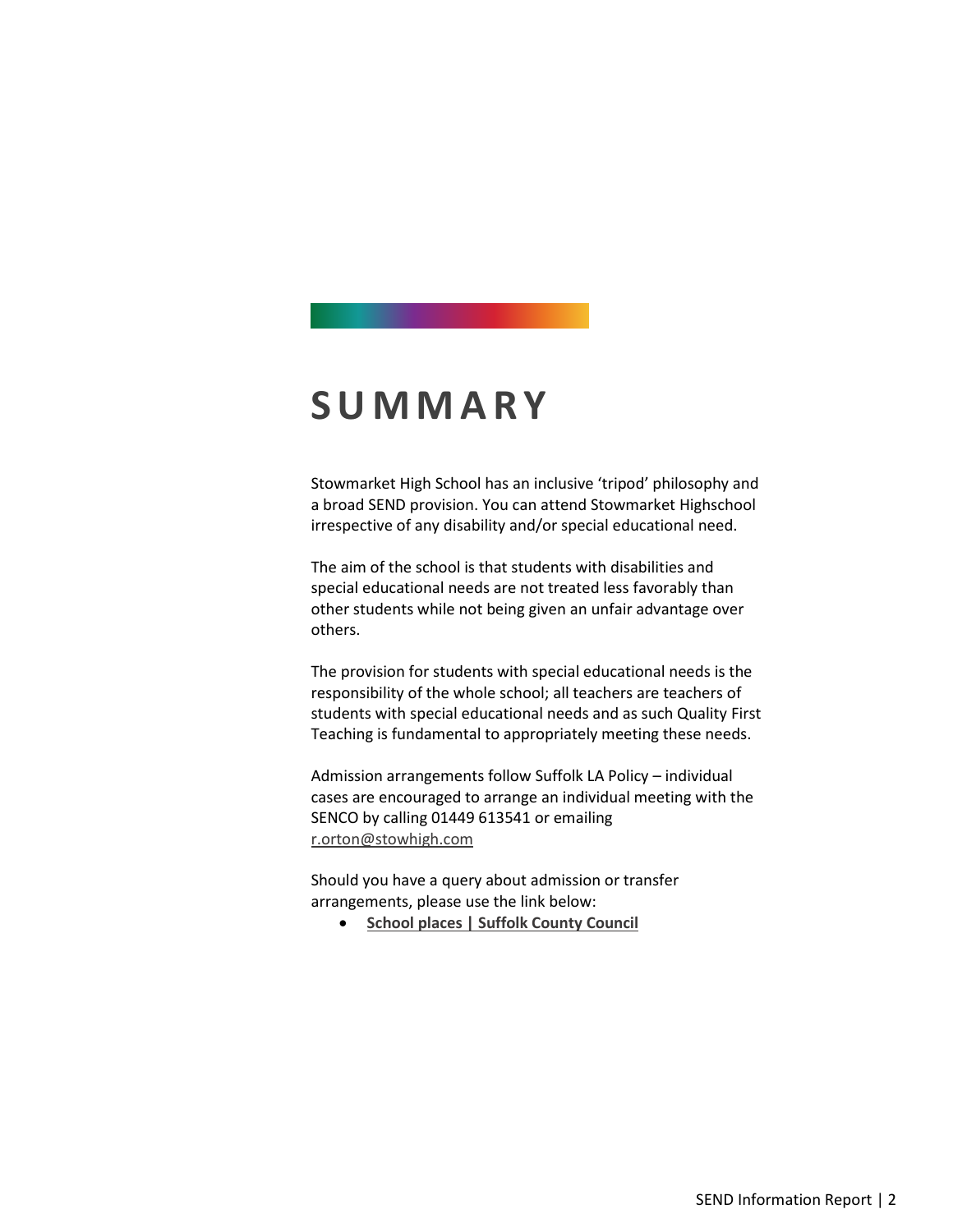#### **Assessing and Identifying Pupils with SEND**

The school identifies students with special educational needs prior to their entry or as quickly as possible after their entry or during their time in school. This is carried out in the following ways:

- Through information gained during visits by the SENCo and the Pastoral team to the primary feeder schools prior to transition, combined with the use of primary school records and key stage 2 assessment data.
- Information provided by families or agencies working with a child or family (e.g., health professionals, social care, youth support).
- In the case of students who enter the school after the beginning of year 7, SEND may be identified through previous school records and the results of screening tests taken after entry.
- Through diagnostic tests administered by the SENDCo or outside agencies.
- Using departmental assessments against national achievement criteria.
- When concerns are raised by families or staff these are investigated by other internal tests (e.g., Dyslexic tendency screening; Strength and Difficulties Questionnaires) or by consultation with an Educational Psychologist, Advisory Teacher, or other external agency. Educational referrals are arranged by the SENCO or other relevant staff. Medical referrals must be made by a doctor or other medical professional.
- Access Arrangements screening is completed with students who may need support in their exams. This takes place at the end of year nine or start of year 10.

## **The Special Educational Needs Co-Ordinator**

Mrs R Orton is the SENCo & Mrs T Gerrard is the SENCo Assistant. They may be contacted via the main school office or via email.

- **01449 613541**
- **[enquiries@stowhigh.com](mailto:enquiries@stowhigh.com)**
- **[r.orton@stowhigh.com](mailto:r.orton@stowhigh.com)**
- **[t.gerrard@stowhigh.com](mailto:t.gerrard@stowhigh.com)**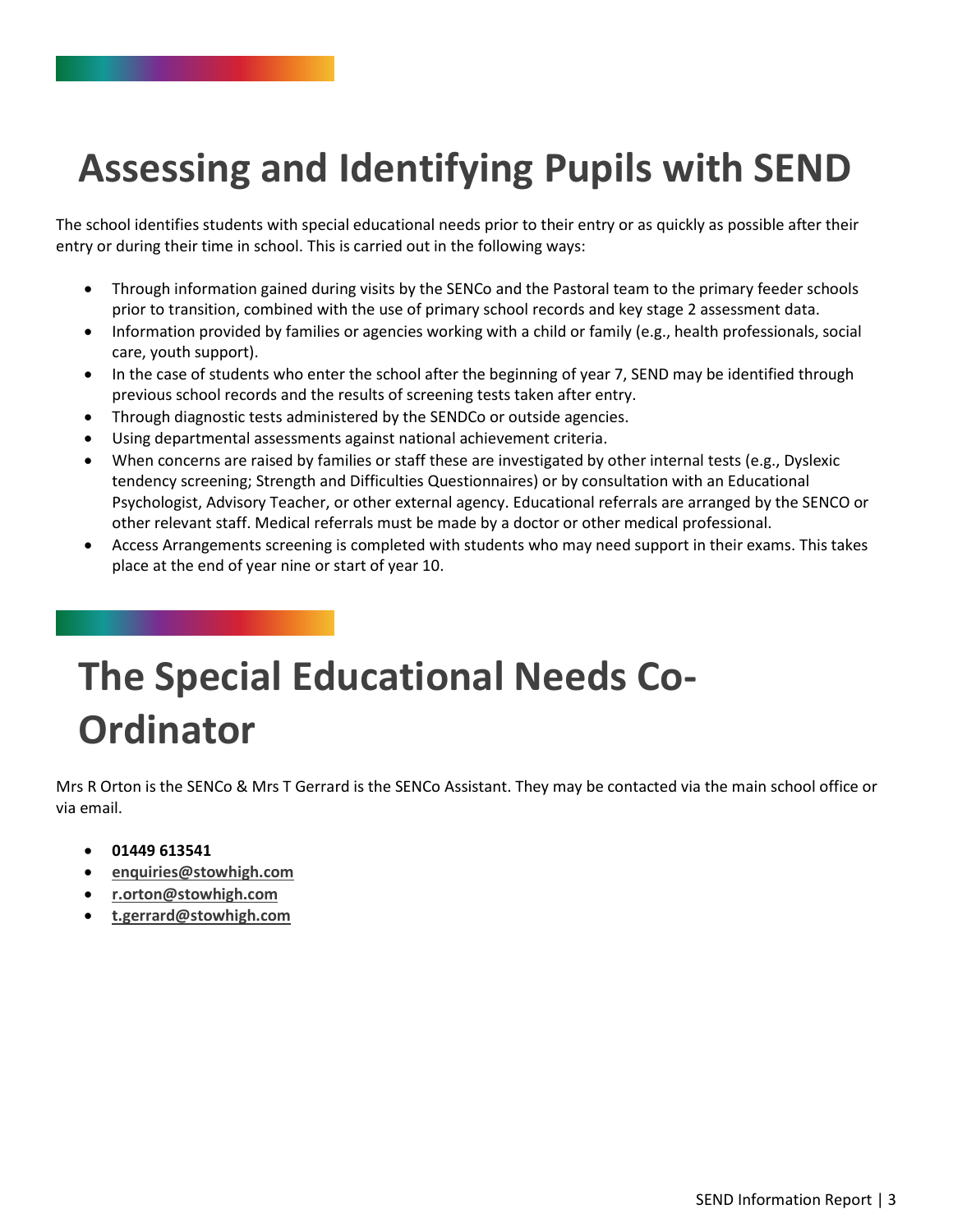# **Adapting the Curriculum and Learning Environment**

In accordance with the Equality Act of 2010 (schedule 10, paragraph 3), the school follows an accessibility plan. This is reviewed whenever it is necessary to make amendments due to the individual needs of a student, or annually as appropriate. The aim is that all students with special educational needs or disabilities can access the curriculum, facilities and services provided by the school. The accessibility policy can be found on the school website.

Provisions used at Stowmarket High School include:

- In-class support
- Mental Health Support in The Oasis (provided in partnership with The Mix)
- Use of ICT
- Beat dyslexia
- Speech and Language support
- Nurture group
- Drawing and Talking Intervention
- Resilience/Mentoring
- Safe spaces at break and lunchtimes

Pathway 3 is the name given to the GCSE option pathway recommended to some students with SEND when the time comes for them choose their options. Pathway 3 is under constant review to ensure that it offers the students who take it their best chance in year 11 and beyond; It is initially offered to those who it is felt will benefit more from further specialist support in core subjects (identified by the SEND department and heads of faculty) and discussions are held including students and families to ensure that the right choice is made for each individual pupil.

All provision is constantly under review and is revised, adapted and added to depending upon the needs of the students.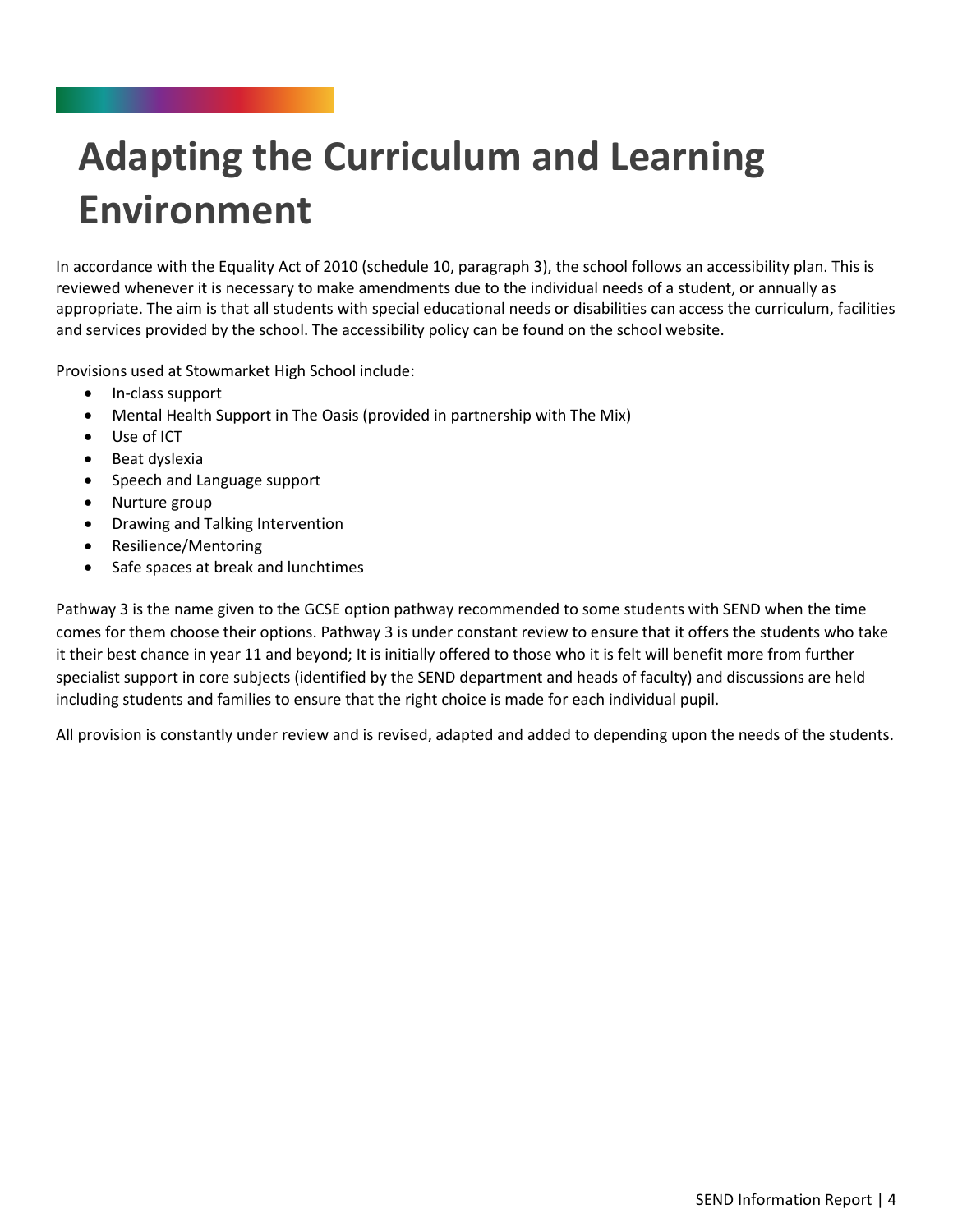#### **Familial Involvement and Communication**

At Stowmarket High School we believe strongly in a 'tripod' approach. Students, teachers and families should communicate effectively in order to ensure the best support and progress for any student. We recognise that family play an active, important role in a child's education and that they are in a unique position to contribute to the shared view of their child's needs and how they are met in school.

Any family with concerns about the learning needs of their child, or about the provision their child is receiving, is encouraged to contact the school via 01449 613541, or emai[l r.orton@stowhigh.com.](mailto:r.orton@stowhigh.com)

If a family wishes to meet with the SENCo to discuss their child, they may make an appointment to do so at a mutually convenient time during the academic year. The SENCo will ensure that families are informed if their child is identified as needing SEND support and agreement from families will be sought before a student is referred to an outside agency. Any information or feedback resulting from such a referral is shared with families

Families are invited to review meetings, including Annual Reviews for students with an Educational Health and Care Plan (EHCP).

#### **Assessing and Reviewing Pupil Progress**

A variety of tools and strategies are used to assess and review the progress of all pupils. For pupils with SEND, this includes the following:

- Regular feedback from in-class support to the SENDCO regarding student progress.
- Regular meetings between the student and SEN staff to discuss progress towards personal targets and any issues.
- Regular meetings where school staff scrutinise the data to check the progress of all students and to identify students whose progress is a cause for concern.
- Subject reports for every student.
- Use of GO4Schools an online tracking system that families can access in real-time to check the progress, behaviour and attendance of their child.
- Provision Map is used to collate all additional support being accessed by students. Individual plans are made using this tool and these are reviewed every 6 months or as required.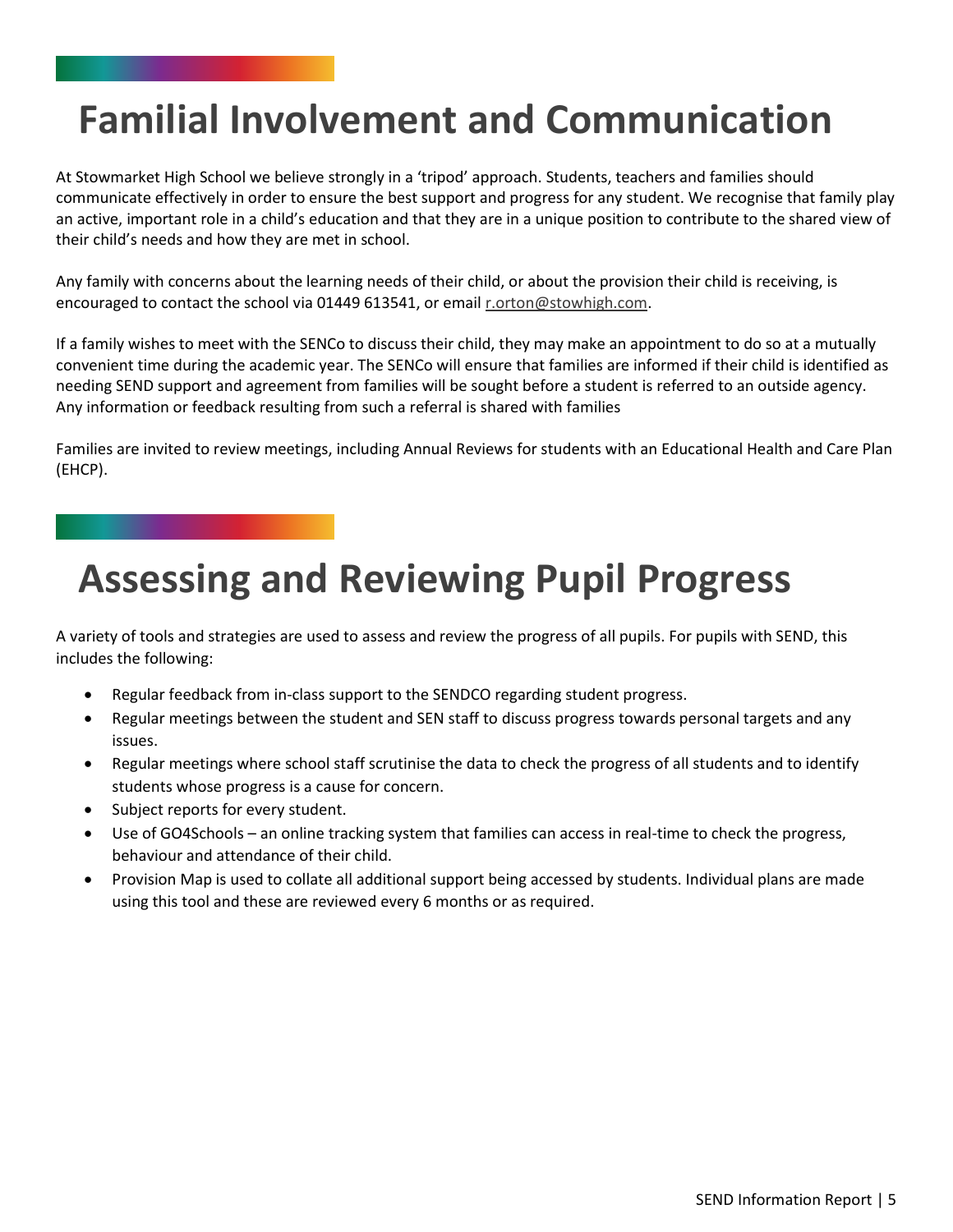# **Supporting Pupils Through Phases of Education**

The transfer from one school to another as well as from one year or class to another can be very challenging particularly for a student with SEND. For this reason, we have dedicated staff and procedures to support this process:

- To assist with the transfer from year 6 into year 7 our Head of Year 7 remains constant to enable strong relationships and communication with feeder schools to take place. We also have dedicated pastoral staff who complete transition work including a variety of activities designed to prepare students for the change and includes 'walk-ups' and tours of the school in small groups. In addition, our SENDCO also visits the primary schools prior to transfer to ensure the necessary exchange of information about students and their needs. Other SEN staff may also have met with specific students prior to their start date.
- SEND Advocates are volunteers from with the student population at Stowmarket High School who work to raise the profile of SEND needs and advocate for students with SEND; they work with incoming year 6 pupils to provide a student contact during a difficult transition.
- After transfer our pastoral staff continue to support students in lessons.
- For students who join the school on a mid-year transfer, our Attendance and Admissions Leader, and/or a Head of Year or Pastoral Manager will meet the student and family prior to transfer and will discuss with the SENCO any specific needs that need to be addressed. Should the student transferring also have an EHCP then the SENDCO may meet them prior to transfer to ensure that appropriate support is planned.
- For students who are choosing their options for GCSE courses support comes in the form of assemblies, information evenings and discussion with individual teaching staff. Students with SEN can discuss the options process and potential choices with key SEND staff and/or the SENDCO.
- Transition between other years and when class changes are deemed necessary is supported by the SEND and Pastoral teams
- Students will be supported through applying for future education or learning by the Futures Co-Ordinator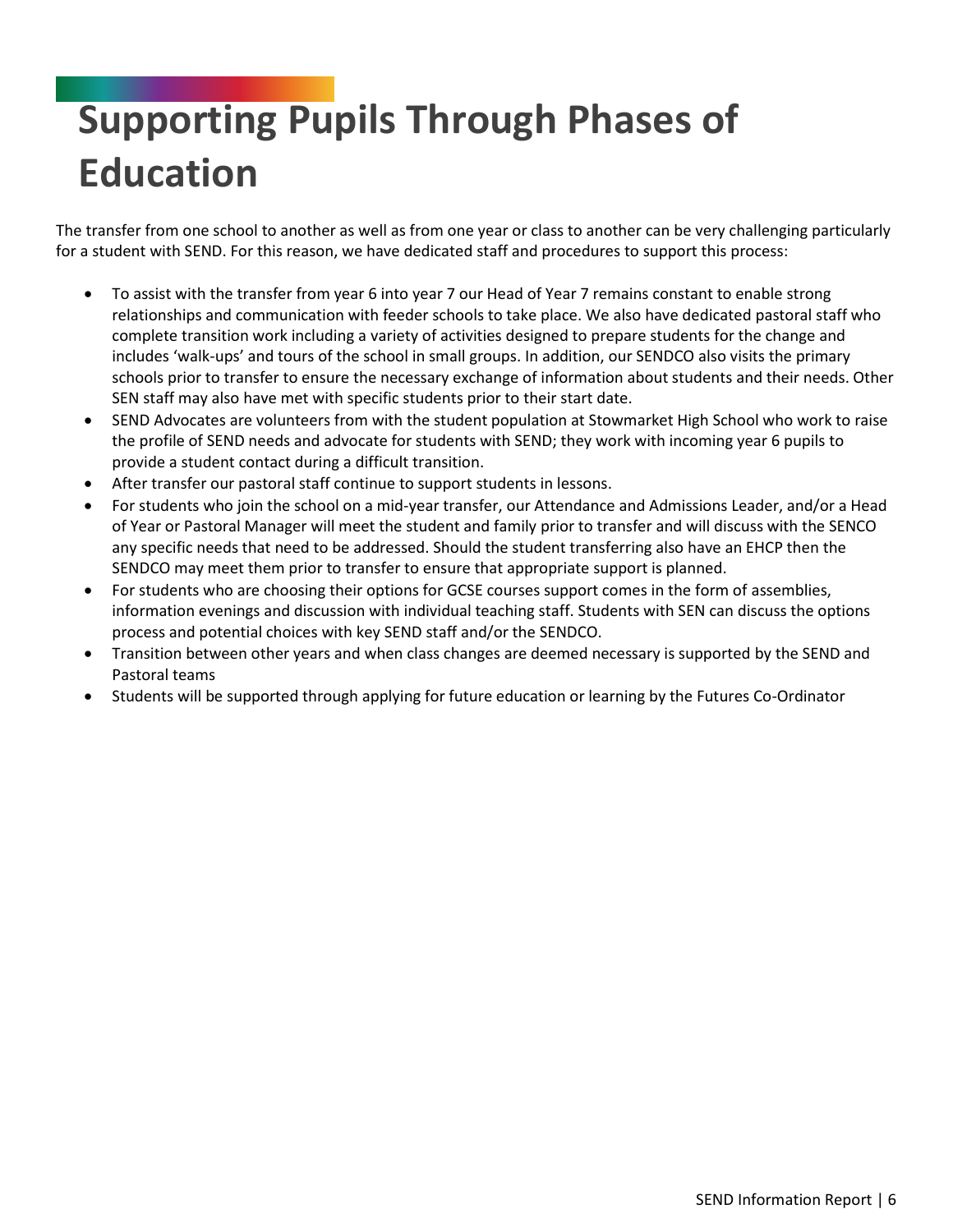# **Supporting and Preparing Pupils for Adulthood**

At Stowmarket High School we work to instill our pupils with appropriate core values that will help them to succeed as adults. We use the 'three Ps':

- Be Punctual
	- o Arrive on time, entering the classroom in an orderly manner.
	- o When a teacher indicates the end of a lesson, pack your bag and wait behind your chair.
	- o Your teacher will dismiss you when they are ready to end their lesson.
- Be Prepared
	- o Bring the correct equipment, books and completed homework to every lesson.
	- o Wear the correct uniform at all times.
	- o Work co-operatively with others.
- Be Productive
	- o Listen when others are speaking.
	- o Participate fully in the lesson.
	- o Allow other students to concentrate.

# **Supporting Pupils with SEND to Improve their Emotional and Social Development**

Students are frequently reminded that they should be focused on their learning and not creating disruption to learning of others.

- Every student has the support of their tutor and each year group has access to a team of pastoral staff who are available throughout the day in order to support with issues that may arise.
- Some students may need greater support with their emotional and social development and we therefore offer the following on a needs lead basis:
	- o Nurture group
	- o Emotional Literacy Support
	- $\circ$  Mental Health Support in The Oasis (provided in partnership with The Mix)
	- o CAMHS
	- o Behaviour Support Service
	- o 4YP counselling
	- o Pastoral Support Framework
	- o Inclusion Teaching Assistant Support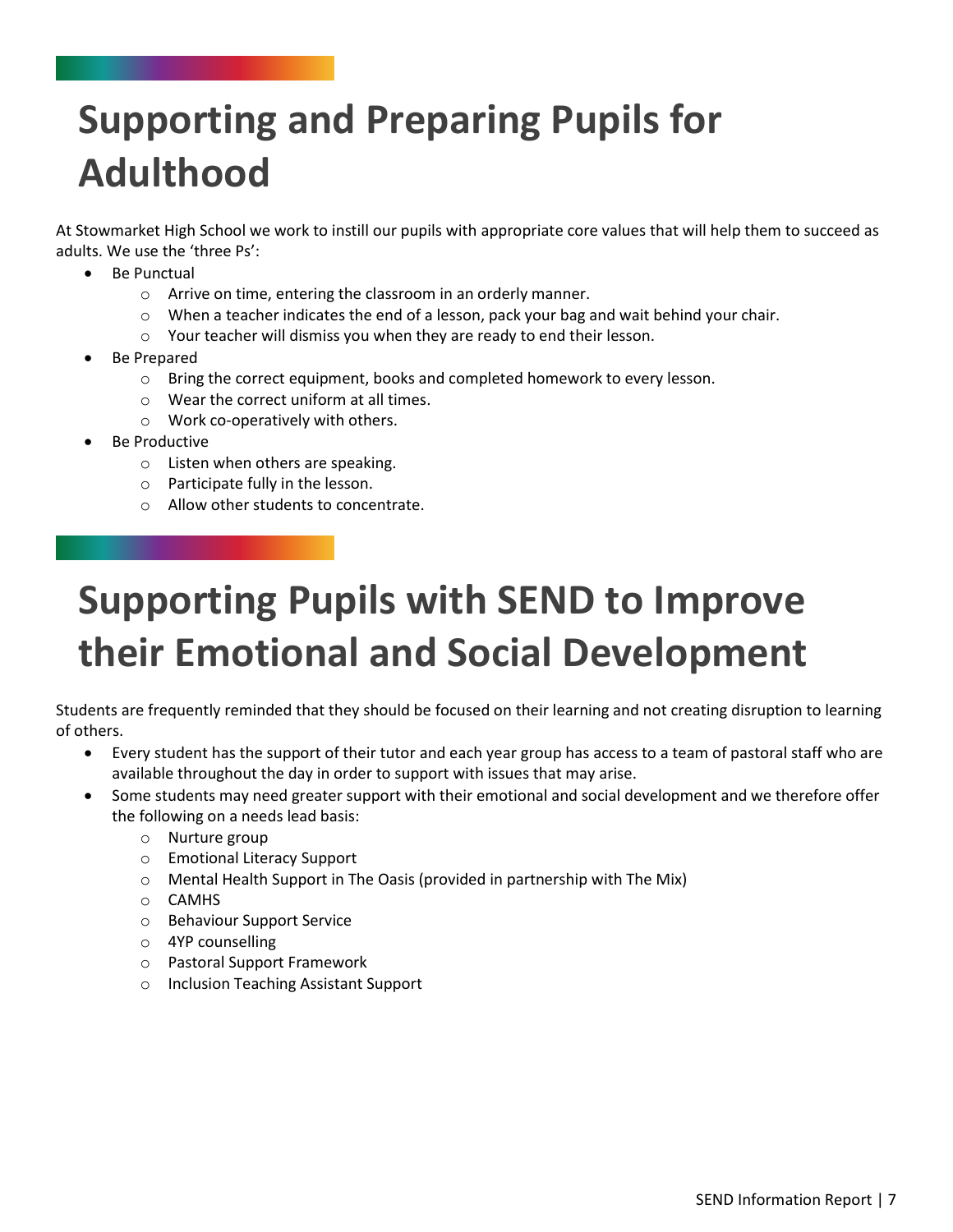## **The Training and Expertise of Our Staff to Support Pupils with SEND**

All staff at the school engage in regular training sessions in which Quality First Teaching is addressed. External trainers may be brought in periodically in order to address more specific training needs, such as dealing with a specific medical condition (e.g. epilepsy) or to train staff in the use of specific interventions.

The school uses a 'walk thru' practice of peer support and guidance for staff, allowing professional development via dialogue with colleagues.

## **Securing Specialist Expertise and Involvement of External Agencies**

- Outside agencies may be consulted for students identified as having SEND. These include but are not limited to:
	- o Specialist Educational Services (SES)
	- o The specialist advisory teachers
	- o The Educational Psychology service
	- o CAMHS
	- o Specialist Youth Support Workers
	- o Social Services
	- o Careers advisors
	- o Local offer brokers.
- Advice may be sought from outside agencies in the early stages of identification of special educational needs in order to prevent the development of more significant needs.
- Students with EHCPs may be monitored by outside agencies as appropriate.
- The SENDCO will request a statutory assessment by the LA if appropriate.

### **Securing Equipment and Facilities to Support SEND Students**

Stowmarket High School is a new purpose-built building which opened in 2020. It is equipped with accessible toilets/shower rooms and has lifts to enable those with accessibility issues to move between different floors.

Additional funds for supporting students with SEND are provided automatically to the school via the notional SEND needs block which is made up of a variety of grants. High Needs Funding can be applied for by the academy when the costs of meeting the needs of an individual student exceed that typically provided.